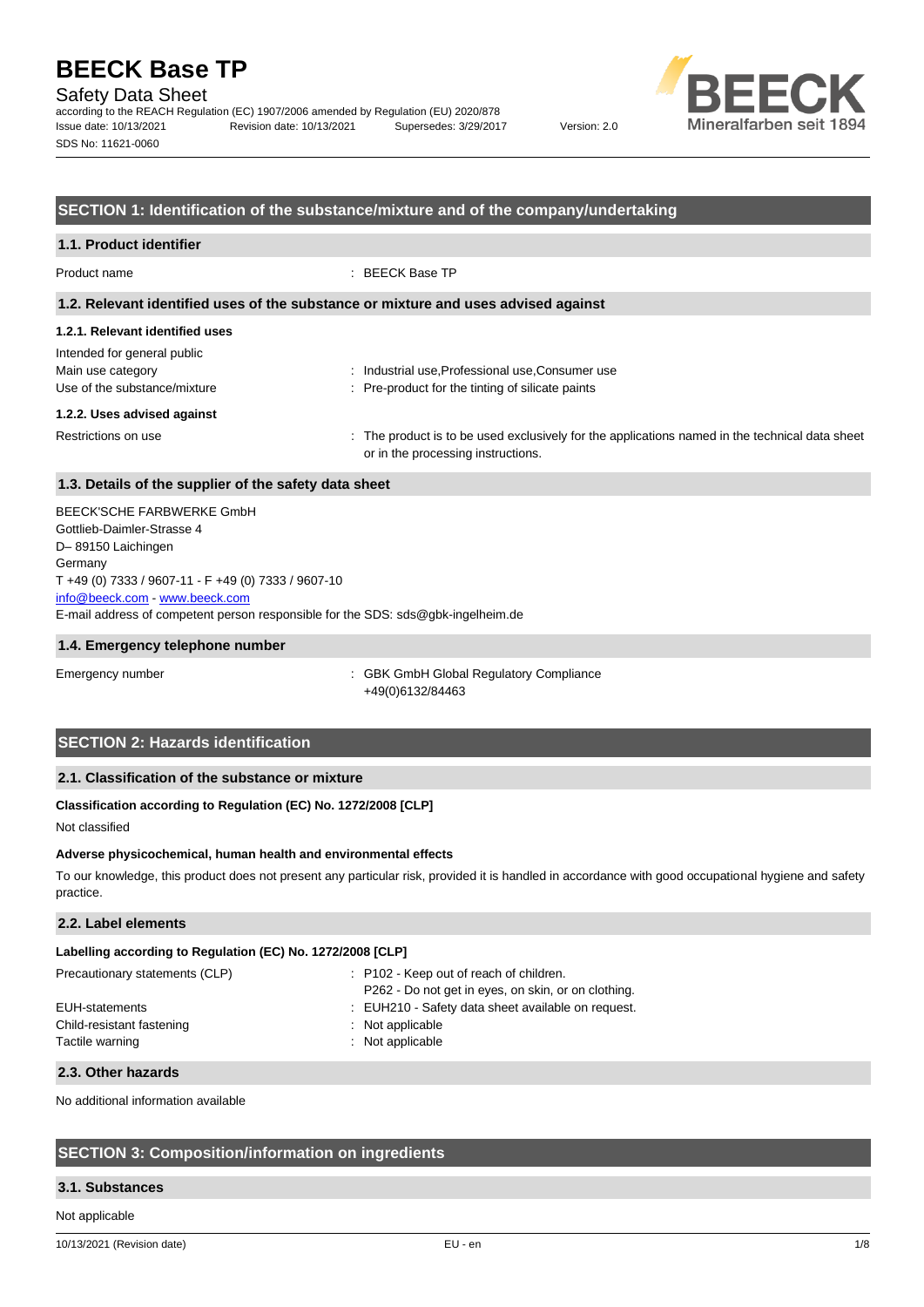Safety Data Sheet

according to the REACH Regulation (EC) 1907/2006 amended by Regulation (EU) 2020/878 SDS No: 11621-0060



## **3.2. Mixtures**

This mixture does not contain any substances to be mentioned according to the criteria of section 3.2 of REACH Annex II

## **SECTION 4: First aid measures**

## **4.1. Description of first aid measures**

First-aid measures after inhalation : Remove person to fresh air and keep comfortable for breathing. First-aid measures after skin contact : Wash skin with plenty of water. First-aid measures after eye contact : Rinse eyes with water as a precaution.

- 
- 
- First-aid measures after ingestion : Call a poison center or a doctor if you feel unwell.

## **4.2. Most important symptoms and effects, both acute and delayed**

No additional information available

## **4.3. Indication of any immediate medical attention and special treatment needed**

Treat symptomatically.

| <b>SECTION 5: Firefighting measures</b>                    |                                                                                                                                             |  |
|------------------------------------------------------------|---------------------------------------------------------------------------------------------------------------------------------------------|--|
| 5.1. Extinguishing media                                   |                                                                                                                                             |  |
| Suitable extinguishing media                               | : Water spray. Dry powder. Foam. Carbon dioxide.                                                                                            |  |
| 5.2. Special hazards arising from the substance or mixture |                                                                                                                                             |  |
| Hazardous decomposition products in case of fire           | : Toxic fumes may be released.                                                                                                              |  |
| 5.3. Advice for firefighters                               |                                                                                                                                             |  |
| Protection during firefighting                             | : Do not attempt to take action without suitable protective equipment. Self-contained<br>breathing apparatus. Complete protective clothing. |  |

## **SECTION 6: Accidental release measures**

| 6.1. Personal precautions, protective equipment and emergency procedures |                                                                                                                                                                |  |
|--------------------------------------------------------------------------|----------------------------------------------------------------------------------------------------------------------------------------------------------------|--|
| 6.1.1. For non-emergency personnel                                       |                                                                                                                                                                |  |
| Emergency procedures                                                     | : Ventilate spillage area.                                                                                                                                     |  |
| 6.1.2. For emergency responders                                          |                                                                                                                                                                |  |
| Protective equipment                                                     | : Do not attempt to take action without suitable protective equipment. For further information<br>refer to section 8: "Exposure controls/personal protection". |  |
| 6.2. Environmental precautions                                           |                                                                                                                                                                |  |
| Avoid release to the environment.                                        |                                                                                                                                                                |  |
| 6.3. Methods and material for containment and cleaning up                |                                                                                                                                                                |  |
| Methods for cleaning up<br>Other information                             | : Take up liquid spill into absorbent material.<br>: Dispose of materials or solid residues at an authorized site.                                             |  |
| 6.4. Reference to other sections                                         |                                                                                                                                                                |  |

For further information refer to section 13.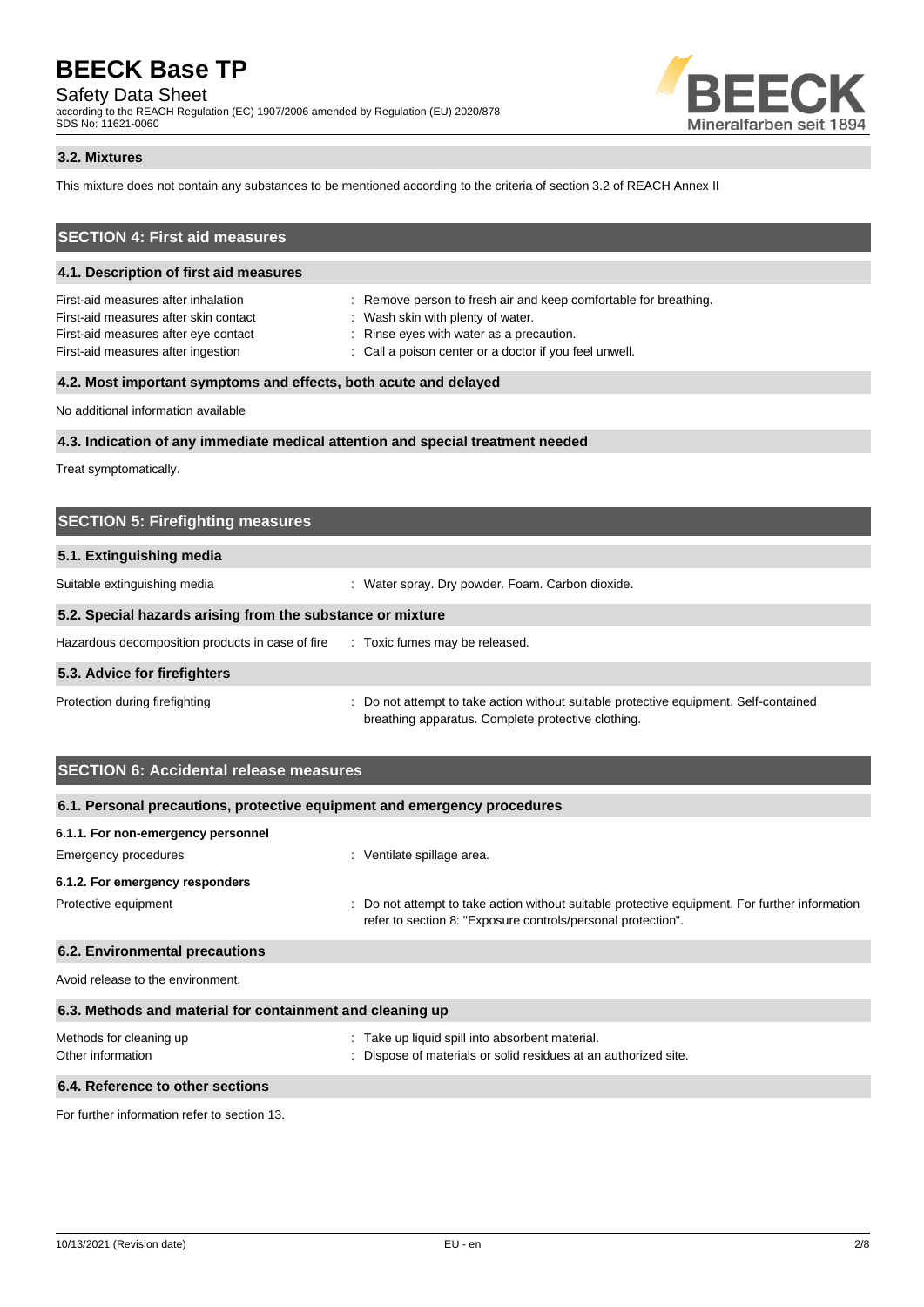## Safety Data Sheet

according to the REACH Regulation (EC) 1907/2006 amended by Regulation (EU) 2020/878 SDS No: 11621-0060



## **SECTION 7: Handling and storage**

## **7.1. Precautions for safe handling**

Precautions for safe handling state is ensure good ventilation of the work station. Wear personal protective equipment. Hygiene measures states of the state of the control of the cat, drink or smoke when using this product. Always wash hands after handling the product.

## **7.2. Conditions for safe storage, including any incompatibilities**

| Storage conditions  | : Store in a |
|---------------------|--------------|
| Storage temperature | : $5-25$ °C  |

: Store in a well-ventilated place. Keep cool.

## **7.3. Specific end use(s)**

See Section 1.

## **SECTION 8: Exposure controls/personal protection**

#### **8.1. Control parameters**

#### **8.1.1 National occupational exposure and biological limit values**

No additional information available

## **8.1.2. Recommended monitoring procedures**

No additional information available

## **8.1.3. Air contaminants formed**

No additional information available

## **8.1.4. DNEL and PNEC**

No additional information available

#### **8.1.5. Control banding**

No additional information available

## **8.2. Exposure controls**

### **8.2.1. Appropriate engineering controls**

#### **Appropriate engineering controls:**

Ensure good ventilation of the work station.

#### **8.2.2. Personal protection equipment**

**Personal protective equipment symbol(s):**



**8.2.2.1. Eye and face protection**

**Eye protection:** Safety glasses

**8.2.2.2. Skin protection**

**Skin and body protection:** Wear suitable protective clothing

**Hand protection:** Protective gloves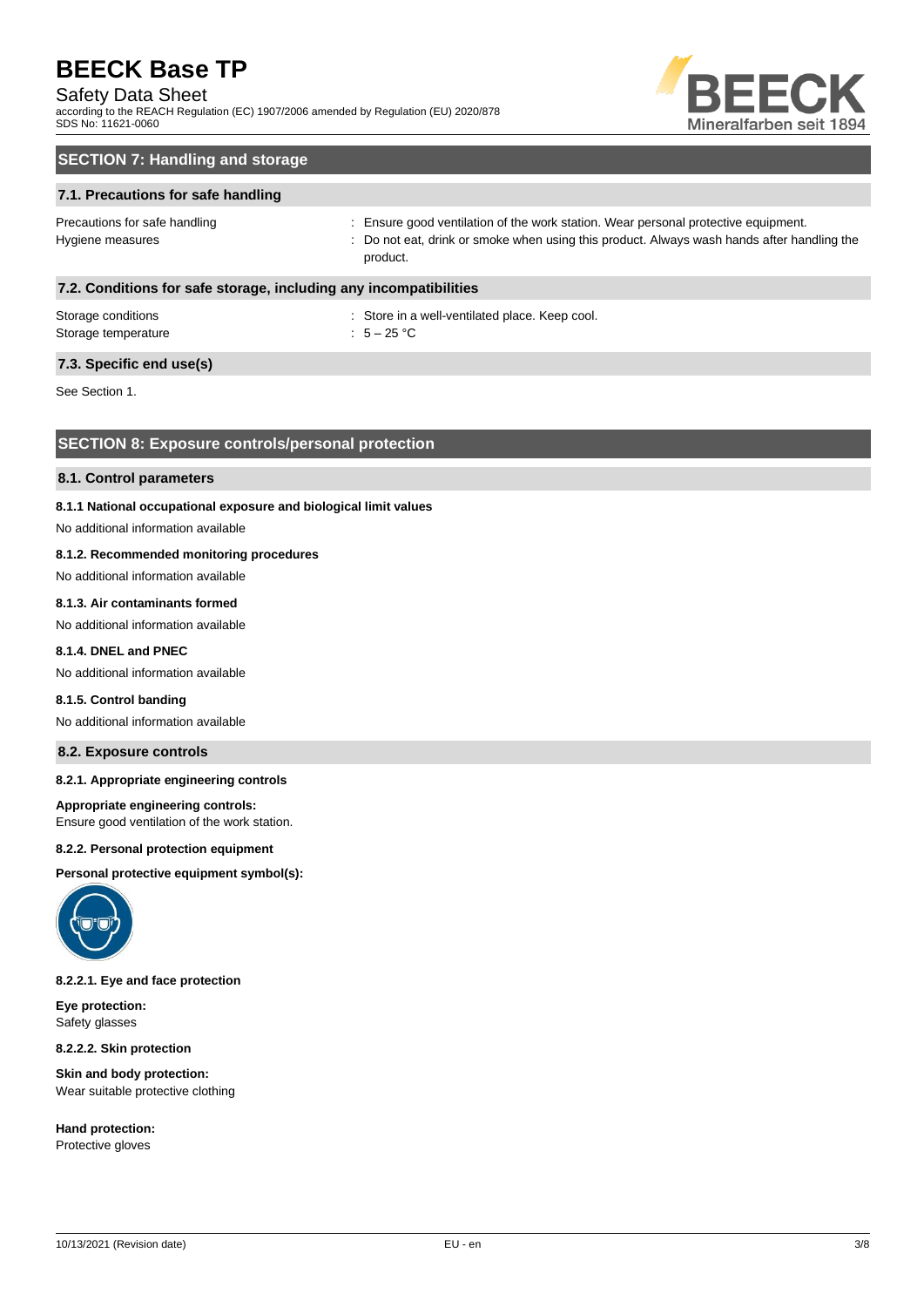## Safety Data Sheet

according to the REACH Regulation (EC) 1907/2006 amended by Regulation (EU) 2020/878 SDS No: 11621-0060

### **8.2.2.3. Respiratory protection**

#### **Respiratory protection:**

In case of insufficient ventilation, wear suitable respiratory equipment

#### **8.2.2.4. Thermal hazards**

No additional information available

### **8.2.3. Environmental exposure controls**

## **Environmental exposure controls:**

Avoid release to the environment.

## **SECTION 9: Physical and chemical properties**

## **9.1. Information on basic physical and chemical properties**

| Physical state                                  | Liquid                      |
|-------------------------------------------------|-----------------------------|
| Colour                                          | whitish. Transparent.       |
| Odour                                           | Not available               |
| Odour threshold                                 | Not available               |
| Melting point                                   | Not available               |
| Freezing point                                  | Not available               |
| Boiling point                                   | Not available               |
| Flammability                                    | Not applicable              |
| <b>Explosive limits</b>                         | Not available               |
| Lower explosive limit (LEL)                     | Not available               |
| Upper explosive limit (UEL)                     | Not available               |
| Flash point                                     | Not specifically applicable |
| Auto-ignition temperature                       | Not available               |
| Decomposition temperature                       | Not available               |
| рH                                              | 11 ISO 4316                 |
| Viscosity, kinematic                            | Not available               |
| Viscosity, dynamic                              | 3300 mPa-s ISO 2555         |
| Solubility                                      | Not available               |
| Partition coefficient n-octanol/water (Log Kow) | Not available               |
| Vapour pressure                                 | Not available               |
| Vapour pressure at 50 °C                        | Not available               |
| Density                                         | 1.43 $q/cm3$                |
| Relative density                                | Not available               |
| Relative vapour density at 20 °C                | Not available               |
| Particle size                                   | Not applicable              |
| Particle size distribution                      | Not applicable              |
| Particle shape                                  | Not applicable              |
| Particle aspect ratio                           | Not applicable              |
| Particle aggregation state                      | Not applicable              |
| Particle agglomeration state                    | Not applicable              |
| Particle specific surface area                  | Not applicable              |
| Particle dustiness                              | Not applicable              |
|                                                 |                             |

## **9.2. Other information**

## **9.2.1. Information with regard to physical hazard classes**

No additional information available

#### **9.2.2. Other safety characteristics**

VOC content : ≤ 2 g/l

## **SECTION 10: Stability and reactivity**

## **10.1. Reactivity**

The product is non-reactive under normal conditions of use, storage and transport.

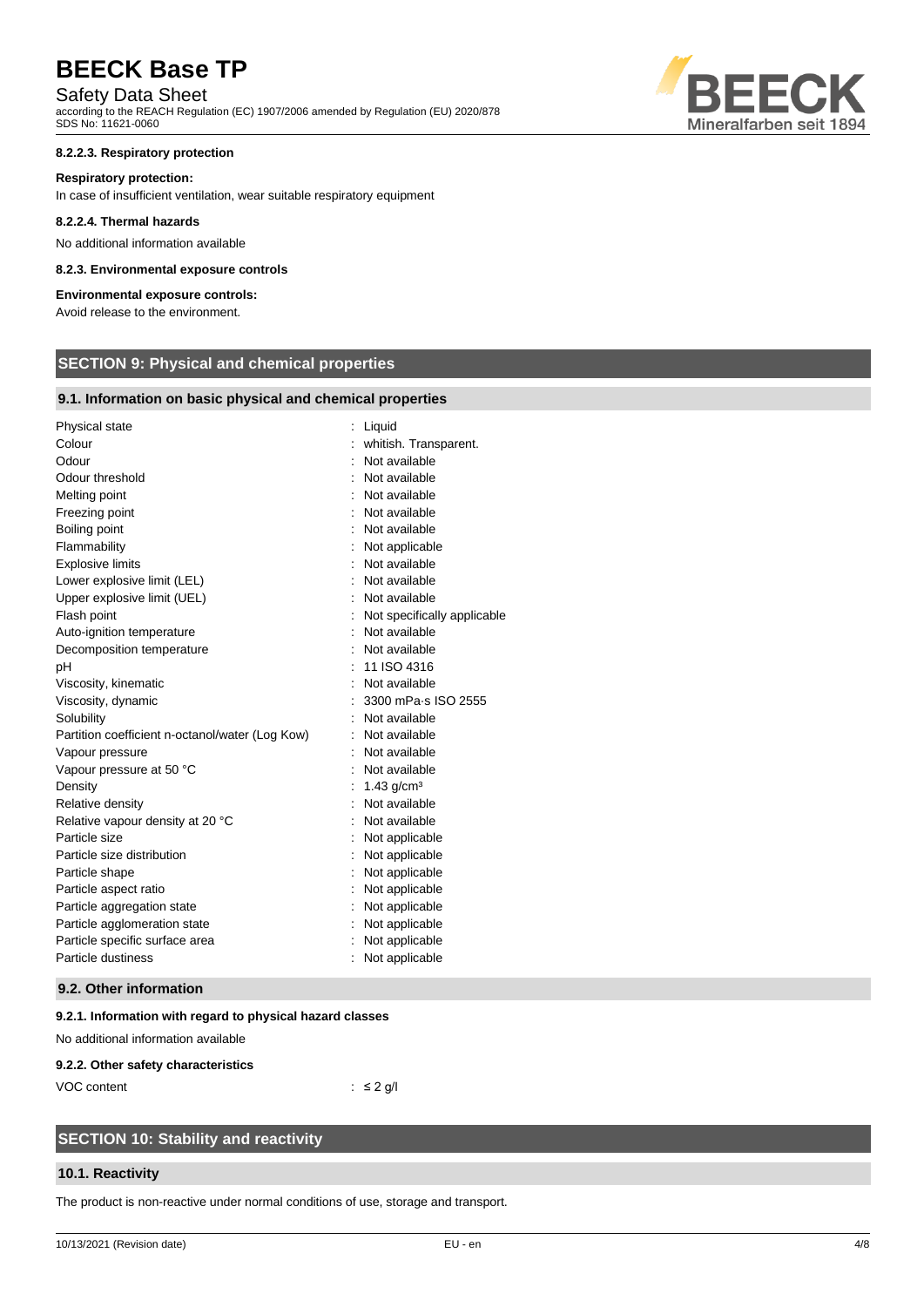Safety Data Sheet

according to the REACH Regulation (EC) 1907/2006 amended by Regulation (EU) 2020/878 SDS No: 11621-0060



## **10.2. Chemical stability**

Stable under normal conditions.

#### **10.3. Possibility of hazardous reactions**

No dangerous reactions known under normal conditions of use.

## **10.4. Conditions to avoid**

None under recommended storage and handling conditions (see section 7).

### **10.5. Incompatible materials**

No additional information available

## **10.6. Hazardous decomposition products**

Under normal conditions of storage and use, hazardous decomposition products should not be produced.

## **SECTION 11: Toxicological information**

## **11.1. Information on hazard classes as defined in Regulation (EC) No 1272/2008**

| Acute toxicity (oral)             | : Not classified |
|-----------------------------------|------------------|
| Acute toxicity (dermal)           | : Not classified |
| Acute toxicity (inhalation)       | : Not classified |
| Skin corrosion/irritation         | : Not classified |
|                                   | pH: 11 ISO 4316  |
| Serious eye damage/irritation     | : Not classified |
|                                   | pH: 11 ISO 4316  |
| Respiratory or skin sensitisation | : Not classified |
| Germ cell mutagenicity            | : Not classified |
| Carcinogenicity                   | : Not classified |
| Reproductive toxicity             | : Not classified |
| STOT-single exposure              | : Not classified |
| STOT-repeated exposure            | : Not classified |
| Aspiration hazard                 | : Not classified |
|                                   |                  |

### **11.2. Information on other hazards**

No additional information available

| <b>SECTION 12: Ecological information</b>                                                                                                        |                                                                                                                                                                    |
|--------------------------------------------------------------------------------------------------------------------------------------------------|--------------------------------------------------------------------------------------------------------------------------------------------------------------------|
| 12.1. Toxicity                                                                                                                                   |                                                                                                                                                                    |
| Ecology - general<br>Hazardous to the aquatic environment, short-term<br>(acute)<br>Hazardous to the aquatic environment, long-term<br>(chronic) | : The product is not considered harmful to aquatic organisms nor to cause long-term adverse<br>effects in the environment.<br>: Not classified<br>: Not classified |
| 12.2. Persistence and degradability                                                                                                              |                                                                                                                                                                    |
| No additional information available                                                                                                              |                                                                                                                                                                    |
| 12.3. Bioaccumulative potential                                                                                                                  |                                                                                                                                                                    |
| No additional information available                                                                                                              |                                                                                                                                                                    |
| 12.4. Mobility in soil                                                                                                                           |                                                                                                                                                                    |
| No additional information available                                                                                                              |                                                                                                                                                                    |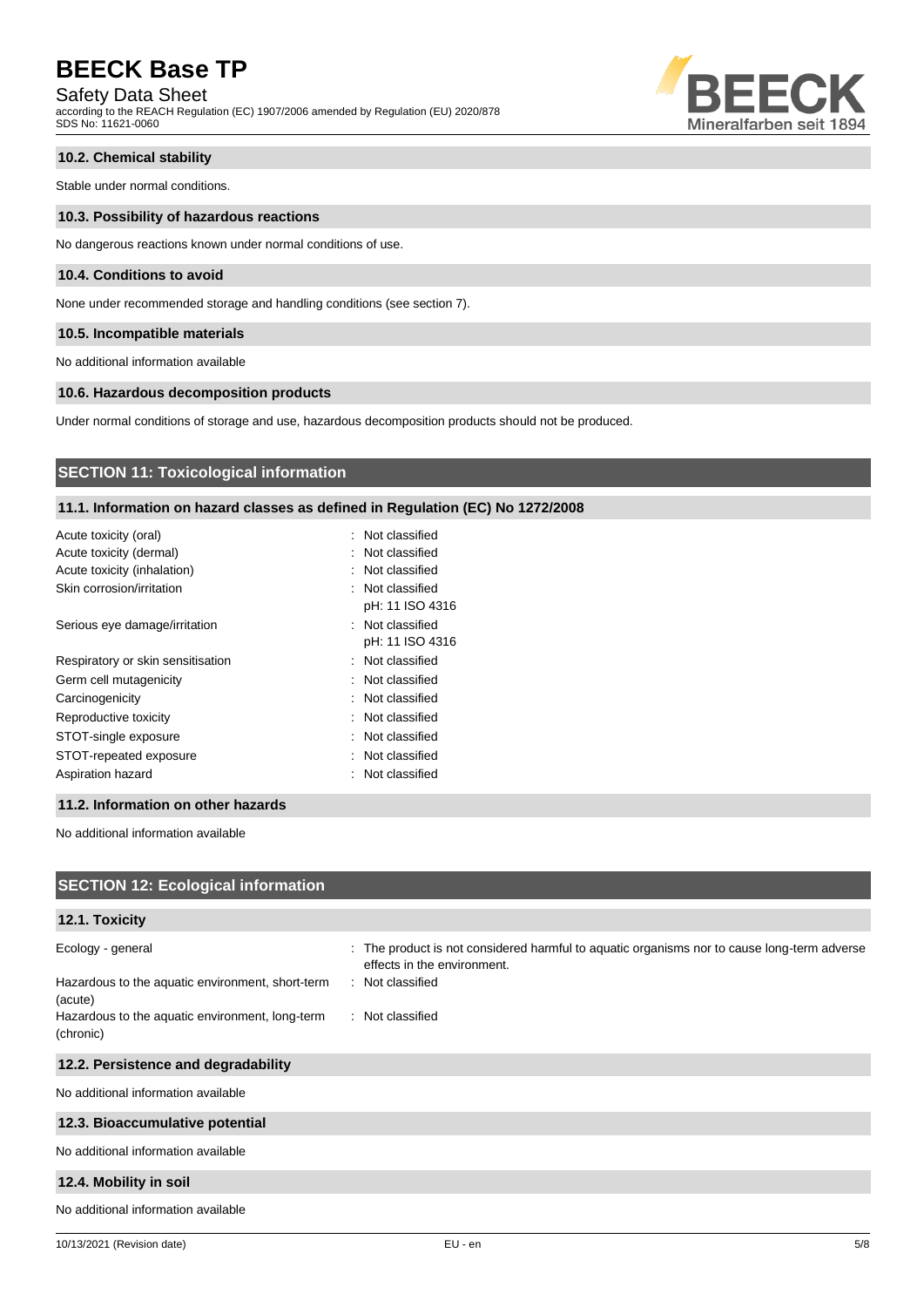## Safety Data Sheet

according to the REACH Regulation (EC) 1907/2006 amended by Regulation (EU) 2020/878 SDS No: 11621-0060



## **12.5. Results of PBT and vPvB assessment**

No additional information available

#### **12.6. Endocrine disrupting properties**

No additional information available

## **12.7. Other adverse effects**

No additional information available

## **SECTION 13: Disposal considerations**

### **13.1. Waste treatment methods**

European List of Waste (LoW) code : 08 01 12 - waste paint and varnish other than those mentioned in 08 01 11

Waste treatment methods : Dispose of contents/container in accordance with licensed collector's sorting instructions.

## **SECTION 14: Transport information**

## In accordance with ADR / IMDG / IATA / ADN / RID

| <b>ADR</b>                             | <b>IMDG</b>   | <b>IATA</b>   | <b>ADN</b>    | <b>RID</b>    |
|----------------------------------------|---------------|---------------|---------------|---------------|
| 14.1. UN number or ID number           |               |               |               |               |
| Not regulated                          | Not regulated | Not regulated | Not regulated | Not regulated |
| 14.2. UN proper shipping name          |               |               |               |               |
| Not regulated                          | Not regulated | Not regulated | Not regulated | Not regulated |
| 14.3. Transport hazard class(es)       |               |               |               |               |
| Not regulated                          | Not regulated | Not regulated | Not regulated | Not regulated |
| 14.4. Packing group                    |               |               |               |               |
| Not regulated                          | Not regulated | Not regulated | Not regulated | Not regulated |
| 14.5. Environmental hazards            |               |               |               |               |
| Not regulated                          | Not regulated | Not regulated | Not regulated | Not regulated |
| No supplementary information available |               |               |               |               |

## **14.6. Special precautions for user**

**Overland transport**

Not regulated

## **Transport by sea**

Not regulated

**Air transport** Not regulated

**Inland waterway transport**

Not regulated

**Rail transport**

Not regulated

## **14.7. Maritime transport in bulk according to IMO instruments**

Not applicable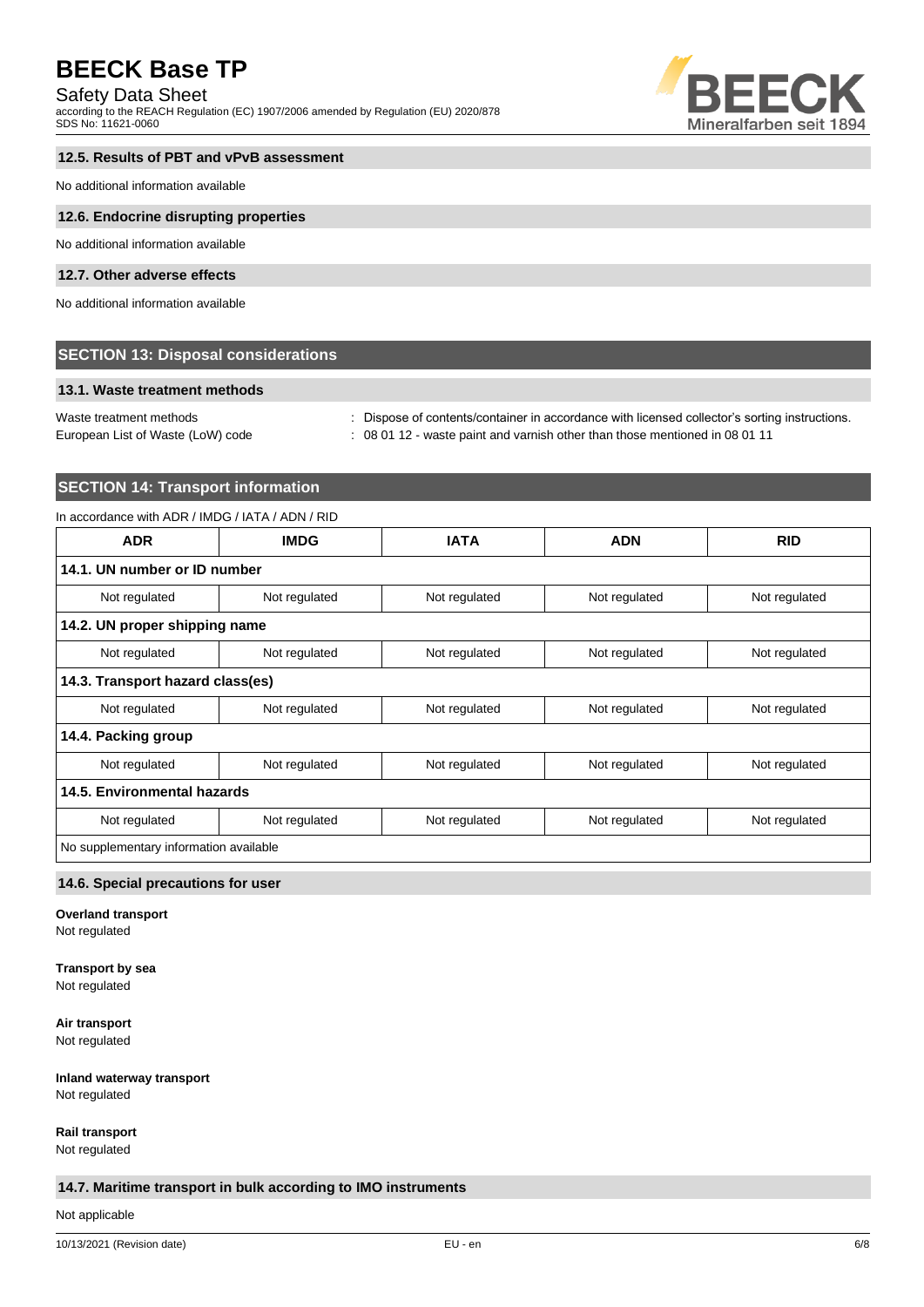## Safety Data Sheet

according to the REACH Regulation (EC) 1907/2006 amended by Regulation (EU) 2020/878 SDS No: 11621-0060



## **SECTION 15: Regulatory information**

**15.1. Safety, health and environmental regulations/legislation specific for the substance or mixture**

## **15.1.1. EU-Regulations**

Contains no REACH substances with Annex XVII restrictions

Contains no substance on the REACH candidate list

Contains no REACH Annex XIV substances

Contains no substance subject to Regulation (EU) No 649/2012 of the European Parliament and of the Council of 4 July 2012 concerning the export and import of hazardous chemicals.

Contains no substance subject to Regulation (EU) No 2019/1021 of the European Parliament and of the Council of 20 June 2019 on persistent organic pollutants

Contains no substance subject to Regulation (EU) 2019/1148 of the European Parliament and of the Council of 20 June 2019 on the marketing and use of explosives precursors.

VOC content : ≤ 2 g/l

#### **15.1.2. National regulations**

No additional information available

#### **15.2. Chemical safety assessment**

No chemical safety assessment has been carried out

## **SECTION 16: Other information**

| Abbreviations and acronyms: |                                                                                                 |  |
|-----------------------------|-------------------------------------------------------------------------------------------------|--|
| <b>ADN</b>                  | European Agreement concerning the International Carriage of Dangerous Goods by Inland Waterways |  |
| <b>ADR</b>                  | European Agreement concerning the International Carriage of Dangerous Goods by Road             |  |
| <b>ATE</b>                  | <b>Acute Toxicity Estimate</b>                                                                  |  |
| <b>BCF</b>                  | <b>Bioconcentration factor</b>                                                                  |  |
| <b>BLV</b>                  | Biological limit value                                                                          |  |
| <b>BOD</b>                  | Biochemical oxygen demand (BOD)                                                                 |  |
| COD                         | Chemical oxygen demand (COD)                                                                    |  |
| <b>DMEL</b>                 | <b>Derived Minimal Effect level</b>                                                             |  |
| <b>DNEL</b>                 | Derived-No Effect Level                                                                         |  |
| EC-No.                      | European Community number                                                                       |  |
| <b>EC50</b>                 | Median effective concentration                                                                  |  |
| <b>EN</b>                   | European Standard                                                                               |  |
| <b>IARC</b>                 | International Agency for Research on Cancer                                                     |  |
| <b>IATA</b>                 | International Air Transport Association                                                         |  |
| <b>IMDG</b>                 | International Maritime Dangerous Goods                                                          |  |
| <b>LC50</b>                 | Median lethal concentration                                                                     |  |
| LD50                        | Median lethal dose                                                                              |  |
| <b>LOAEL</b>                | Lowest Observed Adverse Effect Level                                                            |  |
| <b>NOAEC</b>                | No-Observed Adverse Effect Concentration                                                        |  |
| <b>NOAEL</b>                | No-Observed Adverse Effect Level                                                                |  |
| <b>NOEC</b>                 | No-Observed Effect Concentration                                                                |  |
| <b>OECD</b>                 | Organisation for Economic Co-operation and Development                                          |  |